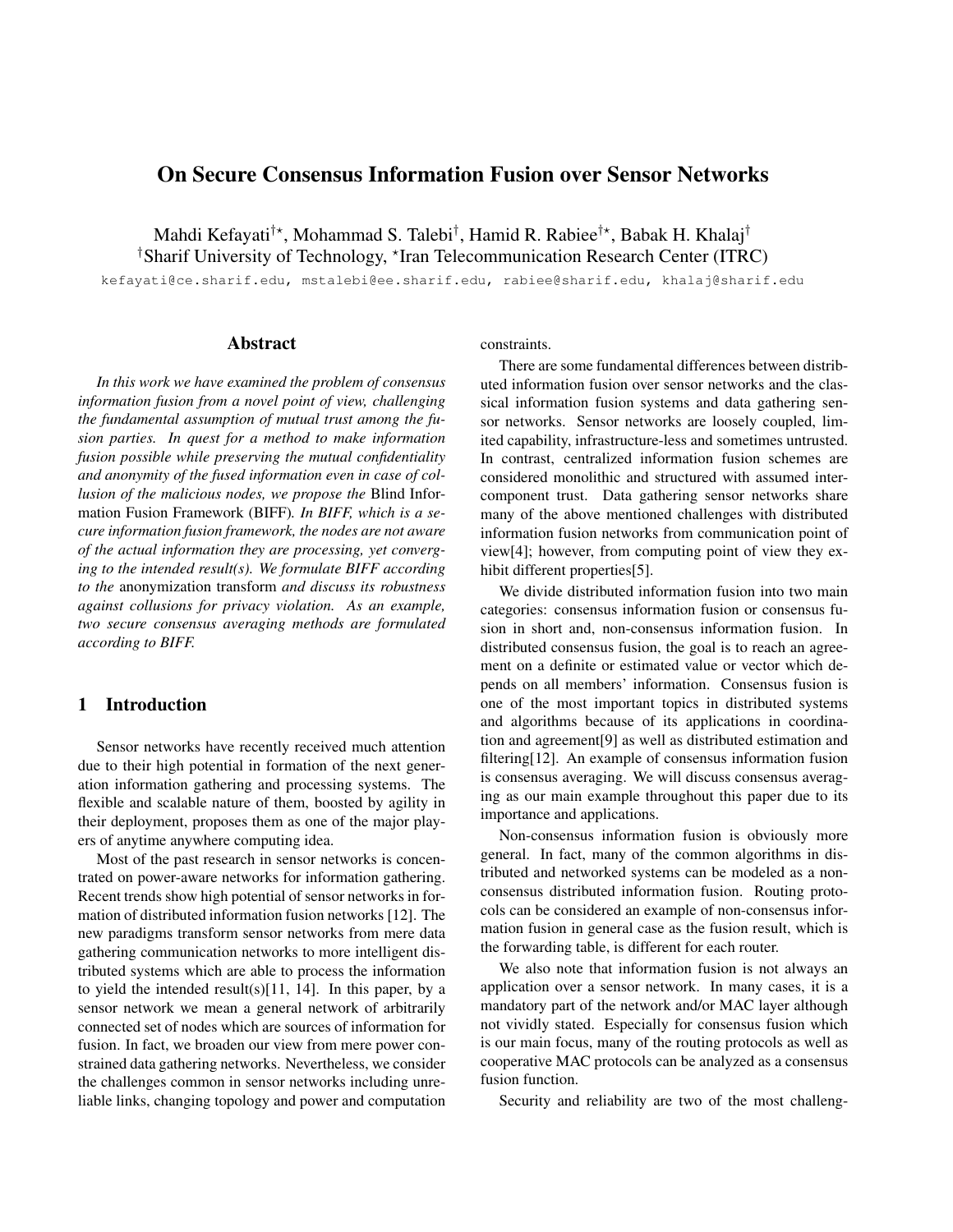ing issues in sensor networks[4]. Although many information fusion schemes exhibit a good level of robustness to node failure and topological changes [10, 14], they lack certain features such as information confidentiality and privacy. Here, by confidentiality we mean preserving the information from attackers outside the network or intruders. In sensor fusion, confidentiality can be achieved through cryptographic measures such as using group keys. However, privacy, by which we mean keeping each nodes' information private in the course of the fusion, is a more challenging issue. The challenge mostly stems from the fact that the information must be communicated among the network members to make fusion possible. One may propose using a trusted third party which gathers the information, does the computation and communicates the results. We argue, however, that such solutions are not scalable and robust due to existence of the trusted third party. Also, the trusted third party may not be available in many scenarios since all nodes must have unconditional trust to it. This challenge is addressed in the cryptography literature as "secure multi-party computation (MPC)"[2]. The secure MPC methods are focused on secure consensus fusion and supported by rigorous mathematical bases. Yet, many of such solutions are not suitable for sensor networks since they require a fully connected topology and impose high computation and communication costs[2].

Most security solutions proposed so far for sensor networks mainly consider data gathering sensor networks. The main goal of such methods is maintaining confidentiality, integrity, availability and authenticity of the information in transit[4]. The most important assumption behind all these solutions is the implicit perfect trust between source and destination, or in general case among the fusion party. In other words, they assume that destination is authorized to be aware of the information sent by the source. This may not be the case in some situations. Generally, there may not be mutual trust among the fusion party, although they might be authorized to see the fusion result(s). The main difference of our point of view form the traditional approach in sensor networks is that all methods proposed so far has focused on *communication security*, that is, their goal is to protect the information in transit. In contrast, our focus is on maintaining security in the course of processing or namely *computation security*. These two topics have many overlaps in a distributed system, where communication among the components is inevitable. Nevertheless, there is a fundamental difference between the two since in many cases, perfect knowledge of the processed information and/or its source (the association between the source and the information) is not mandatory.

Secure consensus fusion can be used to form anonymity in some applications as well. Anonymity or more precisely ownership anonymity can be defined as making the association between the source of the information and the information undetectable. In context of secure consensus fusion, the information is anonymized in the sense that the effect is observable in the results but its source is not identifiable. One example can be analysis of the security logs and statistics of various organizations by each other. In log anonymization, the goal is to anonymize the security logs in a way that they can be processed by the security departments; yet, they do not reveal the exact vulnerabilities and incidents in the system. Currently, the common method is obfuscating sensitive parts of the logs like the IP addresses; however, such methods have shortcomings[8]. Another example is election, where, although all the voters are authorized to be aware of the final results, each voter saves its right in keeping his opinion private. In order to solve the problem in todays election and voting systems, anonymous, yet authenticated, ballots and ballot boxes are used which preserves voter privacy through anonymization of the votes. Patient anonymization is another application of secure consensus fusion. In patient anonymization a group of health organizations like hospitals decide to share their patient information for new findings by the analysis of the fused information. However, since patient privacy must be kept, the exact information can not be shared. A common practice is to anonymize the records by obfuscating their identification information. Yet, as a patient may have been recorded at more than one organization, the accuracy of the results might be affected. This is very critical especially for diseases like HIV.

The above examples are given to clarify the role of secure consensus fusion in general sense. In mobile computing and communication applications, there are many potential applications as well. The number of applications will grow substantially considering the trend towards more intelligent distributed information systems like intelligent sensor networks. Electronic voting can be considered as one of the promising applications of secure consensus fusion. Nevertheless, we believe that secure consensus fusion has many of its applications in secure formation of intelligent sensor networks like battlefield networks. Secure election of various roles like leaders is an example. Secure consensus fusion over sensor networks can make implementation of many cryptographic functions over sensor networks such as group digital signatures more scalable by removing the need for a trusted third party or predefined secure base stations for sensors. Calculating network wide parameters such as average remaining energy, number of neighbors and rate of energy consumption securely is another example.

Kefayati *et al.* have addressed the problem of secure information fusion as well as secure consensus averaging in [5], [6] and [7]. In [7], they have proposed a method for secure consensus averaging assuming the fused information are represented as continuous value numbers. Their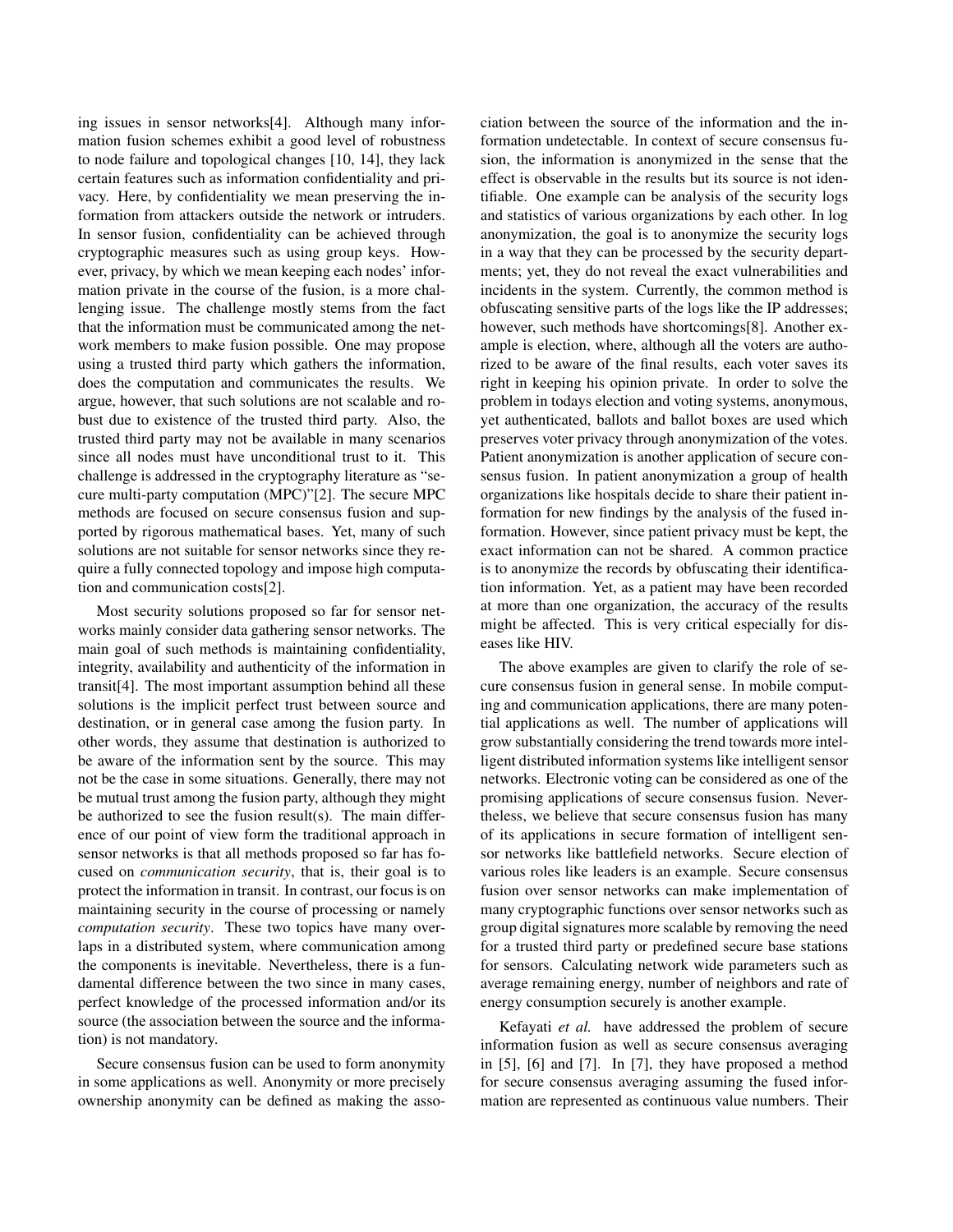method, called *Random Offsets Method (ROM)*, though very light weight and efficient, suffers from steady-state error in fusion results. They have also proposed another method [6] for secure consensus averaging called *Random Projections Method (RPM)* which does not suffer from steady-state error; however, it requires secure channel establishment between neighbors. Both of the methods can be considered as special cases of the framework we present in this paper.

Our work especially addresses the problem of maintaining mutual confidentiality and anonymity in the course of fusion. This issue seems to be a paradox since its simple goal is to find a way to calculate the results while keeping the confidentiality of the processed information and/or their origin. This is why we call it, *blind information fusion*, i.e. the nodes must not see the real information they process. Our work introduces a general direction towards secure information fusion in multi-agent and distributed systems including various kinds of sensor networks. To the best of our knowledge, this is the first work which addresses consensus fusion security from this point of view.

The rest of this paper is organized as follows: In section 2 we will present some preliminaries and introduce a system model for distributed information fusion in sensor networks. Section 3 is dedicated to introduction and analysis of the *Blind Information Fusion Framework (BIFF)*. Finally, in section 4, we conclude the paper and present the future work.

#### **2 Preliminaries and System Model**

We model the network as a graph,  $G(V, E)$ , with  $N =$  $|V|$  nodes or analogously, its adjacency matrix, A. We also define  $N_i$  as the set of neighbors of the node i, i.e. j ∈  $N_i \Leftrightarrow (i, j) \in E$ , and represent its size by  $n_i$ . Also  $N'_i$  is defined as  $N_i \cup \{i\}$  and  $|N'_i| = n'_i$ .

Representing each nodes' information with a number,  $x_i$ , the ultimate goal of the fusion is calculating  $\mathbf{r} = \mathbf{F}(\mathbf{X}) = \mathbf{F}(x_1, \dots, x_N)$  as the fusion result. In consensus case, all nodes reach the same result, i.e.  $\forall i$  :  $r_i = r$ . For example, in consensus averaging we have  $r = \frac{1}{N} \sum_i x_i$ . Due to scalability issues, the fusion or goal function is usually implemented in a distributed manner, i.e. we have  $r_i = f_i(x_k)$  where  $k \in N'_i$ , and convergence is achieved through multiple iterations of computation and communication of the intermediate results to the neighbors. One must note that  $f_i(x_k)$  can have a totally different structure from  $F(X)$  elements. Also, even in case of consensus fusion,  $f_i(.) \neq f_j(.)$  may hold as in adaptive methods[13]. Such forms of distributed fusion are robust and scalable since they replace multi-hop routing with information diffusion.

We focus on cooperative networks where the nodes behave according to a pre-defined protocol to achieve the fusion result(s). Fair election is considered as one of the real world examples of a cooperative systems: though all the voters are interested in a democracy, each voter saves its right for privacy of his/her own vote and therefore, the ballots shall be anonymous and filled privately<sup>1</sup>. Nevertheless, malicious members might be interested in other members' information. In other words, we have focused on methods for maintaining mutual confidentiality of network members' information in the course of the fusion process. Discussion of non-cooperative networks is out of the scope of the current work.

### **3 Secure Information Fusion**

#### **3.1 Problem Definition and Preconditions**

We propose *Blind Information Fusion Framework (BIFF)* which gives a general approach to preserving mutual privacy and anonymity in information fusion networks considering an honest-but-curious adversary model. In other words, we propose a solution for the following problem:

"Let us assume an arbitrarily connected cooperative set of nodes, each having a piece of information and interested in calculation of a function of all the information. How shall we calculate the result in a distributed and scalable manner such that the mutual privacy of all the members is maintained; even if some members collude?"

According to our prior discussion, in consensus fusion, preserving mutual privacy provides ownership anonymity. Privacy and anonymity are tied since a piece of information from all nodes is required for calculation of the goal function. Therefore, from members point of view, it is a matter of privacy while from the information and fusion point of view it is a matter of anonymity. Again, considering the voting problem example can clarify the case.

In a consensus fusion, some of the nodes may collude to reveal other nodes' information by, for example, sharing their information. Therefore, robustness against collusions is one of the most important goodness factors of a secure consensus fusion scheme. We define the *collusion resistance level* as *the upper bound of the nodes that their collusion can not reveal other node(s)' information* to capture robustness of a secure consensus fusion scheme against collusion. As shown in [5], this factor highly depends on the algorithm and may even be related to node parameters such as its connectivity degree.

<sup>&</sup>lt;sup>1</sup>In general, voters may try to cheat in favor of their choice. This problem can be dealt with cheat proof protocols which can be implemented independently along with the fusion method. There exists primitives for cheater resistant MPC[3] as well.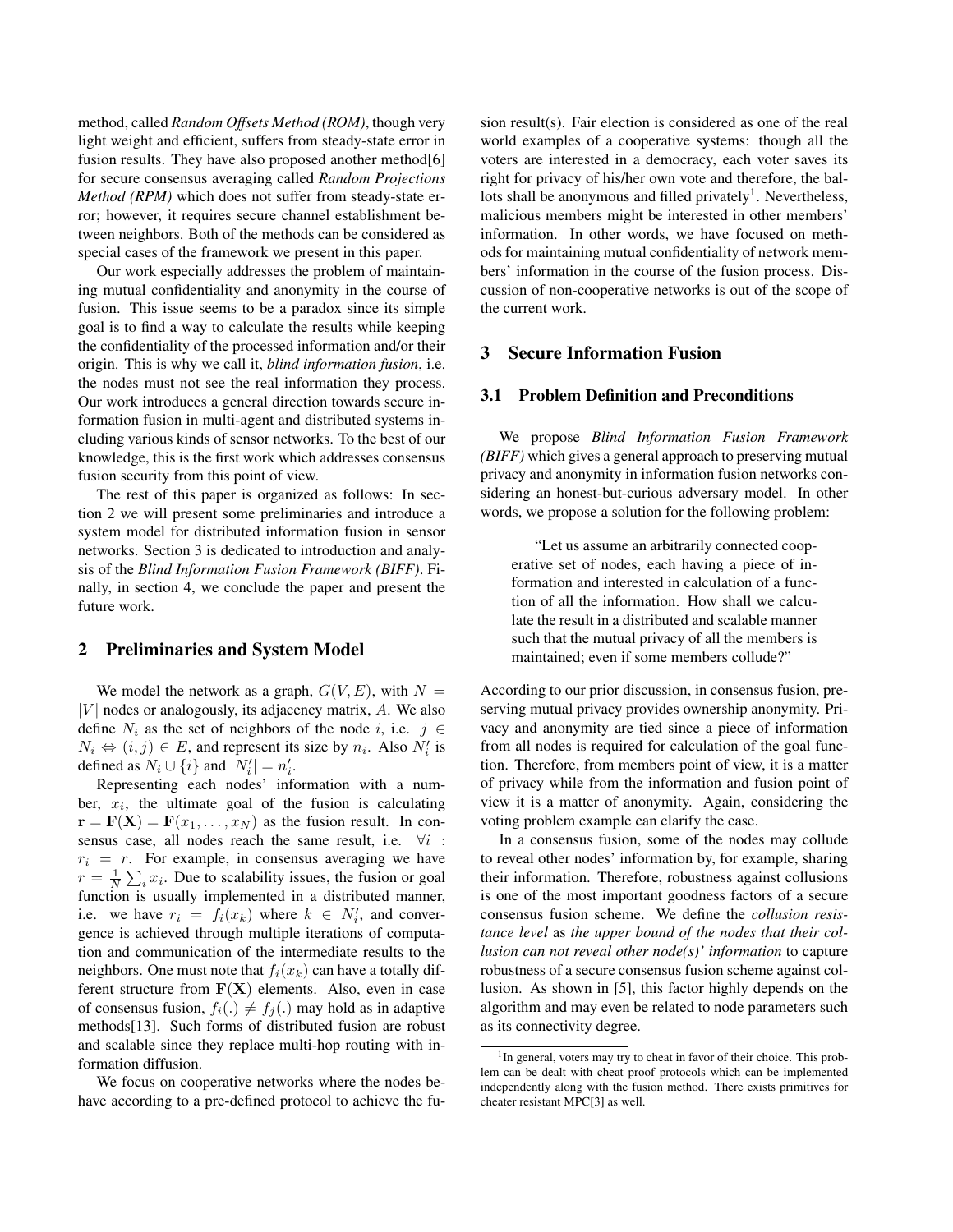Before going through our framework we shall discuss two primary conditions in our context without which, privacy and anonymity is meaningless:

- **Goal function anonymity:** The goal function shall be private and anonymous itself, that is, it must not give information about specific sources. This requires the goal function to be one-way with as equiprobable inverses as possible or one-to-one with P complexity in forward and NP complexity in inverse path. Summation is an example of the former and group digital signature based on RSA algorithm is an example of the latter case.
- **Low correlation among sources of information:** There must be low correlation among the sources of information because the information of one node can be guessed with high confidence from the other (colluding) node(s)' information when the correlation among the sources is high enough.

As we will see, the goal function anonymity condition is directly related to collusion resistance of the algorithms proposed for secure information fusion. The goal function anonymity condition can be extended to the *goal function anonymity order* concept which is directly related to the collusion resistance properties of the secure fusion algorithm.

## **3.2 The Blind Information Fusion Framework (BIFF)**

In order to preserve information confidentiality and anonymity, we propose a pre-fusion transformation,  $X' = A(X)$ . The role of the pre-fusion transformation is to obfuscates the information in a way that calculation of the results is still possible from the transformed information:

$$
A: \quad X \longrightarrow X' \tag{1}
$$

where A is called *pre-fusion transformation* or *anonymizer*. The anonymizer may require changes in the fusion function  $(F(X) \rightarrow F'(X'))$  and a transformation on the calculated results  $(A'(r'))$ , called the *result inverse transform*:

$$
A': \quad r' \longrightarrow r \tag{2}
$$

Therefore we shall have:

$$
\mathbf{r} = \mathbf{F}(\mathbf{X}) = \mathbf{A}'(\mathbf{F}'(\mathbf{A}(\mathbf{X})))
$$
 (3)

Although the above equation should hold for the secure information fusion system, in some cases, the system is designed in a way that the secure information algorithm approximates the intended result:

$$
\mathbf{r} = \mathbf{F}(\mathbf{X}) \approx \mathbf{A}'(\mathbf{F}'(\mathbf{A}(\mathbf{X})))
$$
 (4)

This result inaccuracy might be mandatory to improve collusion resistance of the system.

The most important role of the anonymizer is to transform the information from the *normal* or *definite space*, where values are represented in world readable or clear text format to the *anonymous space*, where node specific information can not be deduced. It is obvious that goal function anonymity condition is mandatory to make fusion in anonymous domain possible; however, it does not guarantee nor gives a way for calculation of the fusion function in the anonymous domain.

For distributed and scalable consensus fusion systems like sensor networks, the anonymizer should be implemented as a localized anonymization transformation as well. Hence we have:  $x'_i = A_i(x_k)$  where  $x_k \in N'_i$  for each node.

After the anonymization phase, information fusion takes place. According to the anonymous space properties, changes in fusion function might be required. A good heuristic for finding the proper fusion function over anonymous space is based on the mapping of the operators in definite space to the operators in the anonymous space. Obviously, the best anonymizer in terms of simplicity is the one that does not affect the fusion function. Such anonymization transforms would also eliminate the need for *result inverse transform function*. Figure 1-b illustrates BIFF phases and compares it with the classical information fusion model (figure 1-a).



**Figure 1. Information Fusion: a) Classical Information Fusion Model and b) Blind Information Fusion Framework (BIFF).**

In a classical model which satisfies the conditions discussed before, each node has its own initial value at first, then it goes through the fusion process, modeled by  $F(X)$ . This may incur calculating an iterative function of its own and neighbors' values. Finally each node converges to the correct results (r). In BIFF, before going through the fusion process, there is an anonymization phase  $(A(X))$ , where each node transforms its initial value to a new value which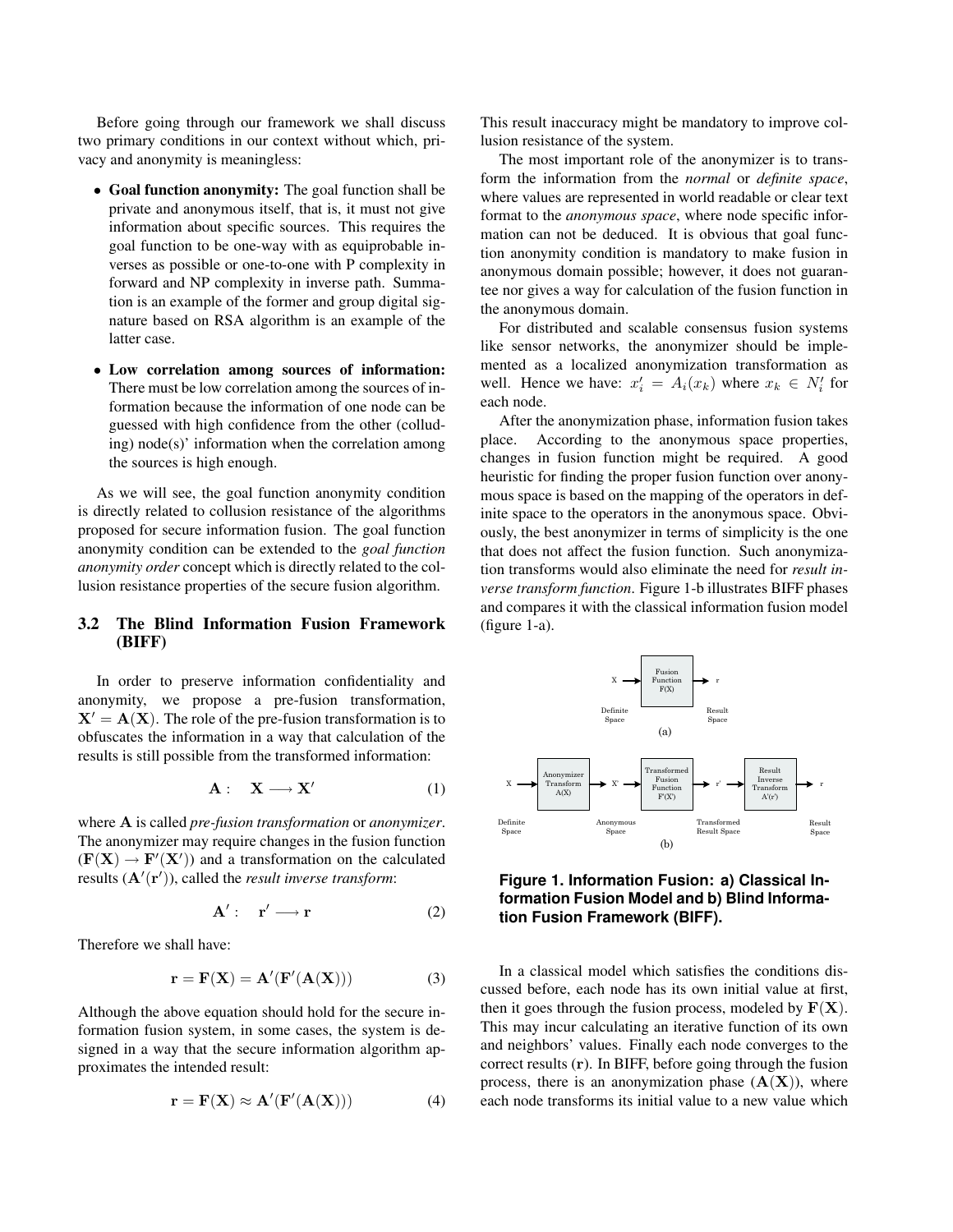might be a function of its own, or its own and other members' initial values.

The case in which the local anonymization transform,  $A_i(x_k)$ , is only a function of the node's initial value (i.e.  $k \in \{i\}$  seems straight forward since no information exchange is required prior to fusion. Nevertheless, one may raise a question on how  $A_i(x_k)$  may work when information from other members is required. In the latter case, obviously, the nodes do not communicate their initial value, but a variation of it or just provide each other random numbers. This variation may depend on the goal function, and taking the *transformed fusion function*  $(F'(X'))$  and *result*  $inverse$  transform  $(A'(r'))$  into consideration. The *Random Projections Method*[5] which will be discussed in the succeeding sections is an example of this model.

Even when the *goal function anonymity* condition holds, there is no guarantee for maximum robustness of the consensus fusion function. In fact the goal function anonymity condition is a primary condition and only guarantees robustness against only one adversary. The actual robustness of the system against collusions depends on the nature of the fusion function itself. For example, as we will see, the consensus averaging function is intrinsically robust to not more than  $n-2$  colluding nodes. In order to clarify this point, let us model the set of possible values each node can have as an  $n$  dimensional space and call it information space. Theorem 1 and its succeeding corollary explain the relation of the fusion function properties with collusion resistance.

**Theorem 1.** *Assuming an* n *dimensional information space, any* k *dimensional consensus fusion function selects a* n−k −1 *dimensional sub-space of possible initial values for each node.*

*Proof.* Assuming each node has only a single real value as the input of the fusion function, let us arrange these values to an ordered *n*-tuple or a  $1 \times n$  vector. The information space, which is the set of all possible values of this vector is an n dimensional space. Before the fusion, as we assumed, each node has only one value; hence, there are  $n - 1$  unknowns to each node if she is going to guess others' value.

A k dimensional consensus fusion function means that the results of the consensus fusion is a  $1 \times k$  vector or analogously k one dimensional fusion functions. Generally, each one dimensional fusion function is a function of  $n$  variables. Assuming the result of the function is known, each function turns to an equation with n variables. Hence, a  $k$  dimensional fusion function defines a system of  $k$  equations of  $n$ variables after the fusion. Here we assume that all the equations are independent. This is a logical assumption since dependence among the equations leads to dependance among the results of the fusion function. This means that some of the fusion results can be obtained from the others and therefore, there is no reason to include them in the fusion

process.

In order to guess the initial values of all the nodes, each node has  $n - 1$  unknowns and k equations. That is, the dimensions of the unknown space is reduced by  $k$  after the fusion for each node as the possible initial values must satisfy k equations. Consequently, a  $n - k - 1$  subspace of the  $n$  dimensional unknown space is left after the fusion for each node. □

**Corollary 1.** *Assuming an* n *dimensional information space and a* k *dimensional consensus fusion function over it, collusion of at least* n − k *nodes is mandatory to exactly reveal all nodes information.*

It must be noted that corollary 1 states the upper bound since the complexity of solving the equations based on the fusion function is not considered in theorem 1. Also, theorem 1 gives the possible answer space and not the probability distribution function (PDF) over this space. This PDF depends on the PDF of the nodes' information as well as the fusion function. Consequently, the bound given by corollary 1 might be relaxed for estimation and statistical attacks.

As an example for corollary 1, let us consider  $n$  nodes and the simple multiplication fusion function:  $r = \prod_i x_i$ . The fusion function chooses an  $n - 2$  dimensional subspace of the  $n$  dimensional information space for each node. Hence, collusion of  $n - 1$  nodes or analogously knowing  $n-1$   $x_i$ s will lead to exactly finding the unknown  $x_i$ .

The intrinsic collusion robustness of a consensus fusion over an *n* dimensional information space is therefore  $n$  $k-1$ , where k is the number of the bounds implicated by the fusion function. Consequently, for any consensus fusion function, the number of bounds put by the fusion function reduces the level of collusion resistance of the system.

Based on the above discussion, the goal function anonymity condition can be extended to the *goal function anonymity order* concept. We define the goal function anonymity order of a fusion function as *the number of independent variables the consensus goal function leaves over the information space minus one*. This parameter gives an upper bound for collusion resistance level in an exact secure consensus fusion scheme which can be met regardless of the nature of the fusion function and neglecting the complexity of finding the inverse fusion transform. For example, assuming the fusion function calculates  $k$  independent linear functions in a network of  $n$  members. Generally, knowledge of  $n - k$  of the member information is enough for calculation of the other  $k$ .

The upper bound given by corollary 1 is for simple cases (such as linear ones) where reversing the fusion function has polynomial complexity; nevertheless, if the fusion function belongs to the P class while the reverse problem belong to the NP class, the node information might not be recoverable even in case of  $n - 1$  colluding nodes. Although not clearly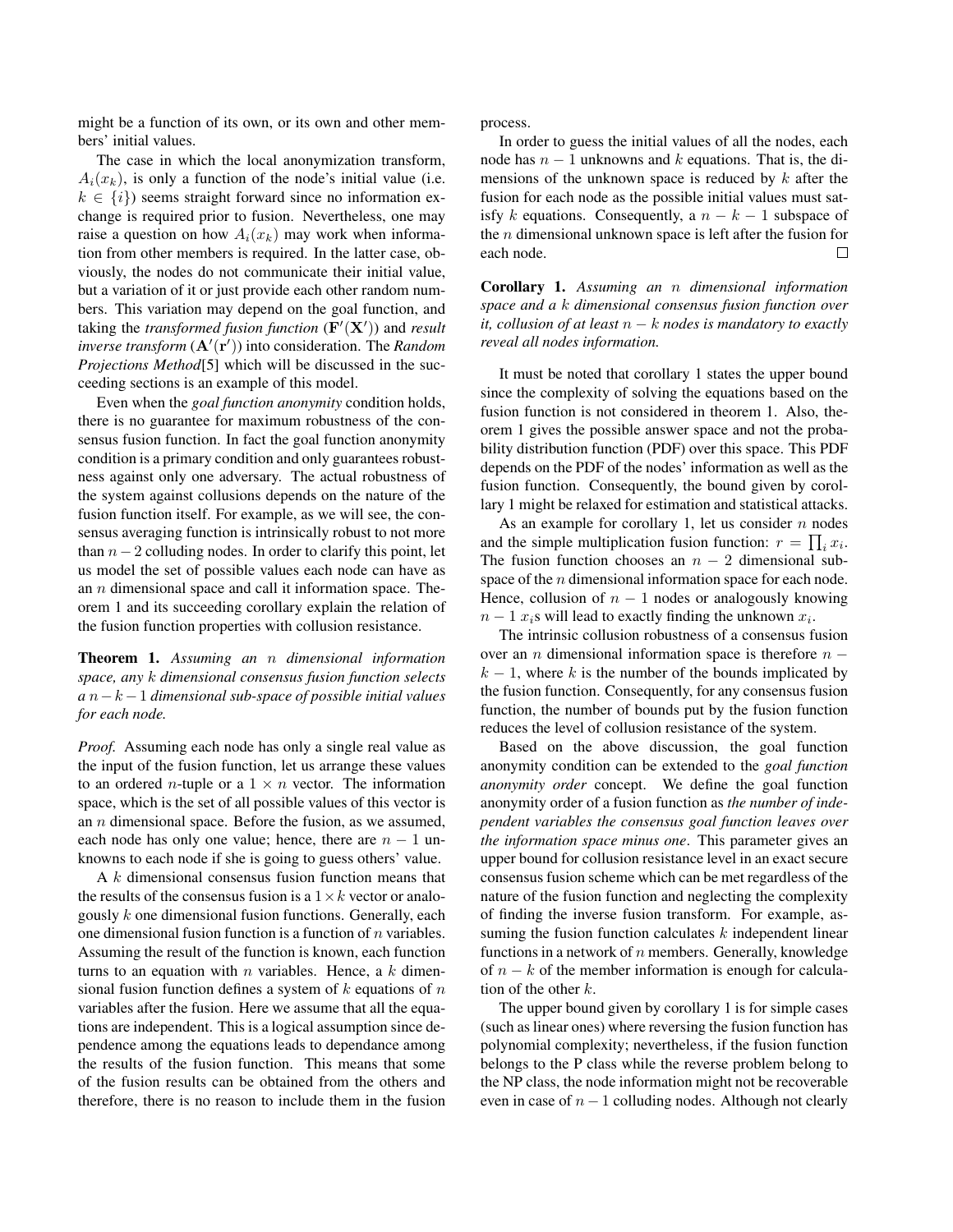stated, some methods for distributed calculation of group digital signature over an ad hoc network are examples of such fusion functions[1].

Regardless of the complexity of the fusion function, the anonymizer can achieve anonymization in two fundamentally different ways:

- **Non-deterministic anonymization or Noisification:** Introduce new, possibly random, information to the system. This new information is regarded as noise since it is unwanted and may affect the accuracy of the results. The anonymizer must be designed in a way that the ratio of the effect of the introduced noise in the results to the effect perceived by the attacker is minimized. The effect of the noise can be interpreted as loosening the bounds put by the consensus fusion function. In this case, the upper bound of the collusion resistance can be increased. However, the final result will suffer from steady-state error as the effect of the noise can not be completely eliminated. The ratio of the perceived error by the attacker to the error in the results (steady-state error) is an important factor and modeled by the *Network Processing Gain (NPG)* in [7].
- **Information Shuffling or Decomposition:** Decompose the member information into shares and shuffle the shares between the fusion party in a way that the local aggregate of the shares can be fused for the results. This method just gives obfuscation, mutual privacy and anonymity but no increase in collusion resistance. Nevertheless, it can have no steady-state error, since no new information is introduced to the system.

From the above discussion, if the fusion function shows good collusion resistance properties the second method is preferred since it is steady-state error free. This decision can be made considering anonymity order of the fusion function as well as its complexity. For reversible fusion functions, if a collusion resistance level more than the bound given by the goal function anonymity order is required, the first method is the way.

Modeling the consensus fusion function as a filter over the information, the first method can be explained as adding noise to the input whose effect will be eliminated by the zeros of the fusion filter. Hence, we call this method the *noisification* method.

BIFF can be more understood considering common voting system where people cast their ballots to the ballot box. The desired property of the voting system is keeping each voters opinion private through anonymous ballots which only reflect the voters opinion; however, as the authenticity of the votes must be approved, each ballot shall be cast by a person and in fact, the real anonymization takes place in the ballot box. In BIFF, the anonymization transform plays the role of the ballot box.

BIFF can be adopted for secure consensus fusion over sensor networks as its suitable to be joined with locally implemented fusion functions. Implementing anonymizer based on the injected noise can specially fit computation constrained networks as random number generation is not a costly operation and most of the times readily available. For the locally implemented fusion functions algorithm 1 can be used as a general approach based on BIFF.

| <b>Algorithm Blind Fusion</b>                                                                                                        |
|--------------------------------------------------------------------------------------------------------------------------------------|
| <b>Input:</b> $x_i$ (node information)                                                                                               |
| <b>Output:</b> $r_i$ (fusion result)                                                                                                 |
| <b>Main Procedure</b><br>Step 1: Anonymization<br>Decompose $x_i$ to $x_{ij}$ s and/or Calculate side information or noise $(\nu_i)$ |
| Communicate the shares to the neighbors if required                                                                                  |
| Calculate the anonymized information:                                                                                                |
| $x'_i \leftarrow A_i(x_k) \equiv A_i(x_{ki}, \nu_i)$ for $k \in N'_i$                                                                |
| Step 2: Fusion                                                                                                                       |
| Go through the altered fusion function (possibly multiple rounds):<br>$r'_{i} \leftarrow f'_{i}(x'_{k})$ for $k \in N'_{i}$          |
| Step 3: Result Calculation                                                                                                           |
| Calculate the results through the inverse anonymization transform:<br>$r_i \leftarrow A'(r'_i)$                                      |
| End                                                                                                                                  |

Algorithm 1. Blind Fusion Algorithm for node i

#### **3.3 Examples**

In this section we formulate two secure consensus averaging methods proposed by Kefayati *et al.* [6, 7] according to BIFF. We briefly introduce each method and give the BIFF based notation, i.e. definition of  $\mathbf{A}(\mathbf{X})$ ,  $\mathbf{A}'(\mathbf{r}')$  as well as  $A_i(x_k)$  and the others.

Since both methods are designed to be fusion method independent, that is, to work with any fusion function which realizes consensus averaging, they do not require any change in the fusion function. Therefore,  $\mathbf{F}'(\mathbf{X}') = \mathbf{F}(\mathbf{X}')$ or simply:

$$
r = \frac{1}{N} \sum_{i} x_i = \frac{1}{N} \sum_{i} x'_i
$$
 (5)

This means that for both methods  $A(X)$  is designed in a way that averaging function is the same over both definite and anonymous spaces. The advantage of such an approach is two fold: first it does not require any change in the fusion function which simplifies the implementation and increases flexibility of the system. Second, it eliminates the need for result inverse transform function, i.e.  $\mathbf{r}' = \mathbf{r}$ .

#### **3.3.1 Secure Consensus Averaging based on Random Offsets Method:**

The main idea behind *Random Offsets Method (ROM)*[7] is that, for large networks, the consensus averaging fusion function is the minimum variance unbiased estimator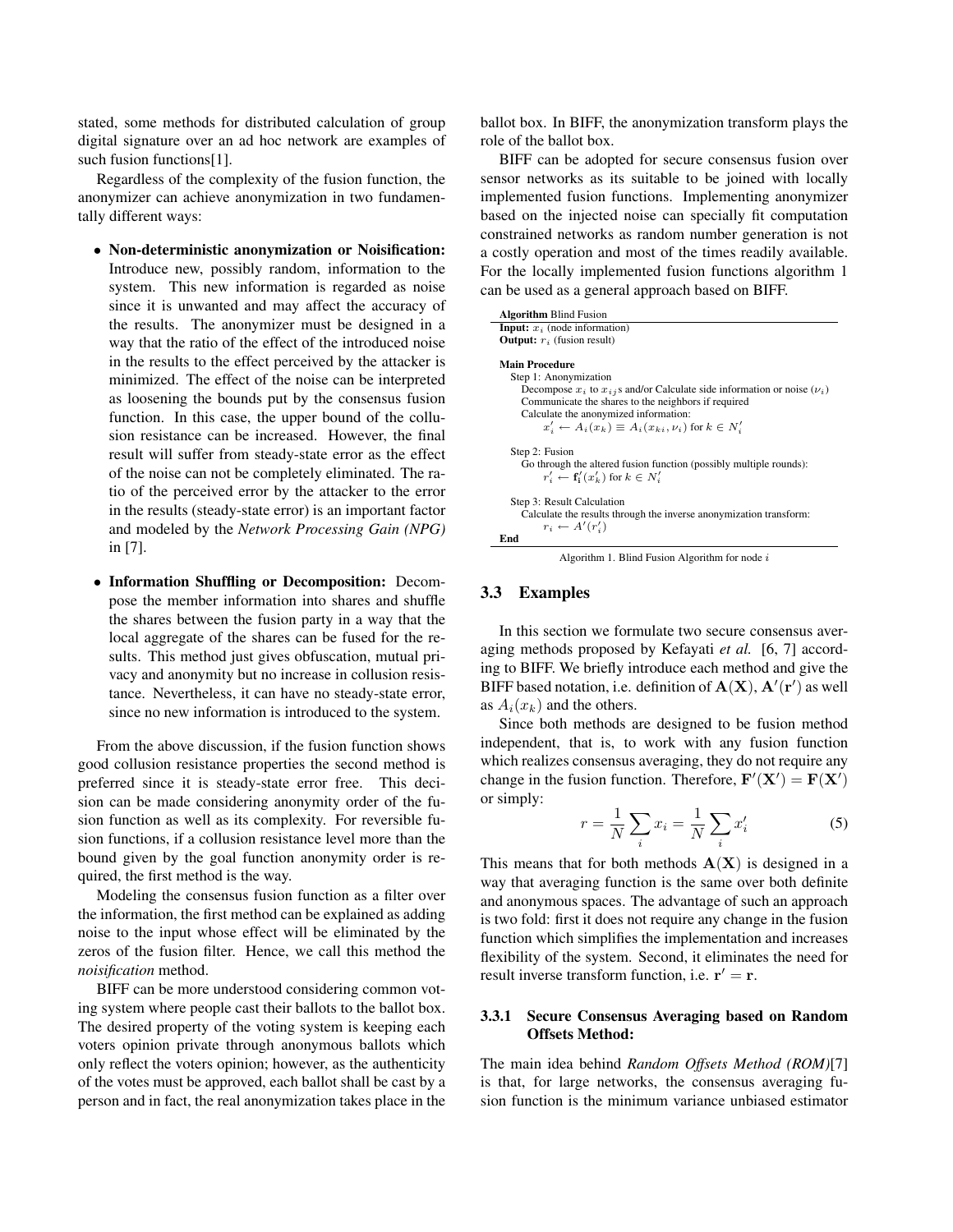(MVUBE) of the mean value of  $x_i$ s, assuming they are i.i.d. random variables, or in the other words:

$$
\lim_{n \to \infty} r = \lim_{n \to \infty} \bar{x} = \lim_{n \to \infty} \frac{1}{N} \sum_{i=0}^{n} x_i = E\{X\} \tag{6}
$$

If each node adds a randomly chosen offset,  $o_i$ , to its initial value, and assuming that the offsets are chosen from a zero mean distribution we will have:

$$
r = E\{X + O\} = E\{X\} + E\{O\} = E\{X\} \tag{7}
$$

For finite number of nodes in the network, however, there will be an error in the final result. This error is inversely proportional to the number of nodes in the network[7].

From BIFF point of view anonymizer can be defined as:

$$
\mathbf{X}' = \mathbf{A}(\mathbf{X}) = \mathbf{X} + \mathbf{O}
$$
 (8)

where  $\mathbf{X} = [x_0, x_1, ..., x_n]^T$ ,  $\mathbf{O} = [o_0, o_1, ..., o_n]^T$ . Analogously we have:

$$
x_i' = A_i(x_k) = x_i + o_i \tag{9}
$$

It must be noted that the each offset is only known to the corresponding node itself. According to BIFF, ROM is based on the noisification methodology. ROM introduces new information to the system which helps it to obfuscate the original information and then exploits the properties of the fusion function to eliminate the effect of the noise. From another point of view and according to equation 4, by choosing an anonymous space for which the fusion results are approximated by the original fusion function much better than the original information, ROM achieves its goal in providing a means for mutual confidentiality.

According to BIFF, methods which introduce new information to the system can achieve a higher level of collusion resistance. Considering the linear bound by the consensus averaging fusion function, the intrinsic collusion resistance level of this fusion function is  $n - 2$ . However, ROM achieves  $n-1$  collusion resistance since it uses noisification methodology. This is not only more than the intrinsic collusion resistance level of consensus averaging function but also the maximum achievable level of collusion resistance for  $n$  nodes.

#### **3.3.2 Secure Consensus Averaging based on Random Projections Method:**

*Random Projections Method (RPM)*[6] is based on information decomposition idea presented in the previous section. According to RPM, before the fusion process, each node decomposes its initial value to a summation of  $n'_i$  randomly chosen numbers, namely  $x_{ij}$ s, in a way that  $\sum_j x_{ij} = x_i$ . These numbers or random projections are then communicated among the neighbors. It must be noted that there are

 $n'_i$  random projection and  $n'_i - 1$  neighbors, that is, each node keeps one random projection as self projection for itself denoted by  $x_{in'_i}$ . After all the nodes are done with the projection exchange process, each node calculates its transformed initial value according to the following equation:

$$
x_i' = \sum_{j=0}^{n_i} x_{ji} + x_{in'_i}
$$
 (10)

Finally, all nodes go through the consensus averaging process using  $x_i'$  as their initial value. Obviously, the result is exactly the same as the intended results since the summation is done over all the random projections and divided by the number of the nodes in the network.

In RPM, formulation based on BIFF can also give a very simple proof of convergence. Before defining  $A(X)$  we first define an auxiliary matrix called *random projections matrix* denoted by R whose elements are the random projections communicated among the nodes. In other words,  $r_{ij}$  is the random projection sent from the node i to the node  $j$ . As projection exchange is done among the neighbors, for the nodes whom are not direct neighbors, we have  $r_{ij} = 0$ . Obviously,  $r_{ii}$  is the self projection of the node i. According to this notation we have:

$$
\mathbf{X} = \mathbf{R} \cdot \mathbf{1} \tag{11}
$$

in which 1 is  $|V|$  element column matrix of ones, i.e.  $[1, 1, \ldots, 1]^T$ . Equation 11 models the decomposition process. Aggregation can also be expressed in terms of R as:

$$
\mathbf{X}' = \mathbf{A}(\mathbf{X}) = \mathbf{R}^{\mathbf{T}} \cdot \mathbf{1}
$$
 (12)

which formulates  $A(X)$ . Each row of  $X'$  in equation 12 gives the corresponding local anonymizer,  $A(x_k)$ , which is given in equation 10 as well. The convergence of the method can also be checked based on R matrix as:

$$
r' = \frac{1}{N} \mathbf{1}^{\mathbf{T}} \cdot \mathbf{X}' = \frac{1}{N} \mathbf{1}^{\mathbf{T}} \cdot \mathbf{R}^{\mathbf{T}} \cdot \mathbf{1} = \frac{1}{N} (\mathbf{1}^{\mathbf{T}} \cdot \mathbf{X})^{\mathbf{T}} = r \quad (13)
$$

As RPM is an exact method for secure consensus averaging, according to BIFF, its maximum degree of collusion resistance is at most  $n - 2$  which is confirmed by [6].

#### **4 Conclusion and Future Work**

In this paper we introduced a general framework for secure information fusion over sensor networks called *Blind Information Fusion Framework (BIFF)*. Our focus was mostly on consensus information fusion on cooperative networks. The most challenging issue addressed in BIFF is to maintain node information privacy while making the information fusion viable in an honest-but-curious adversary